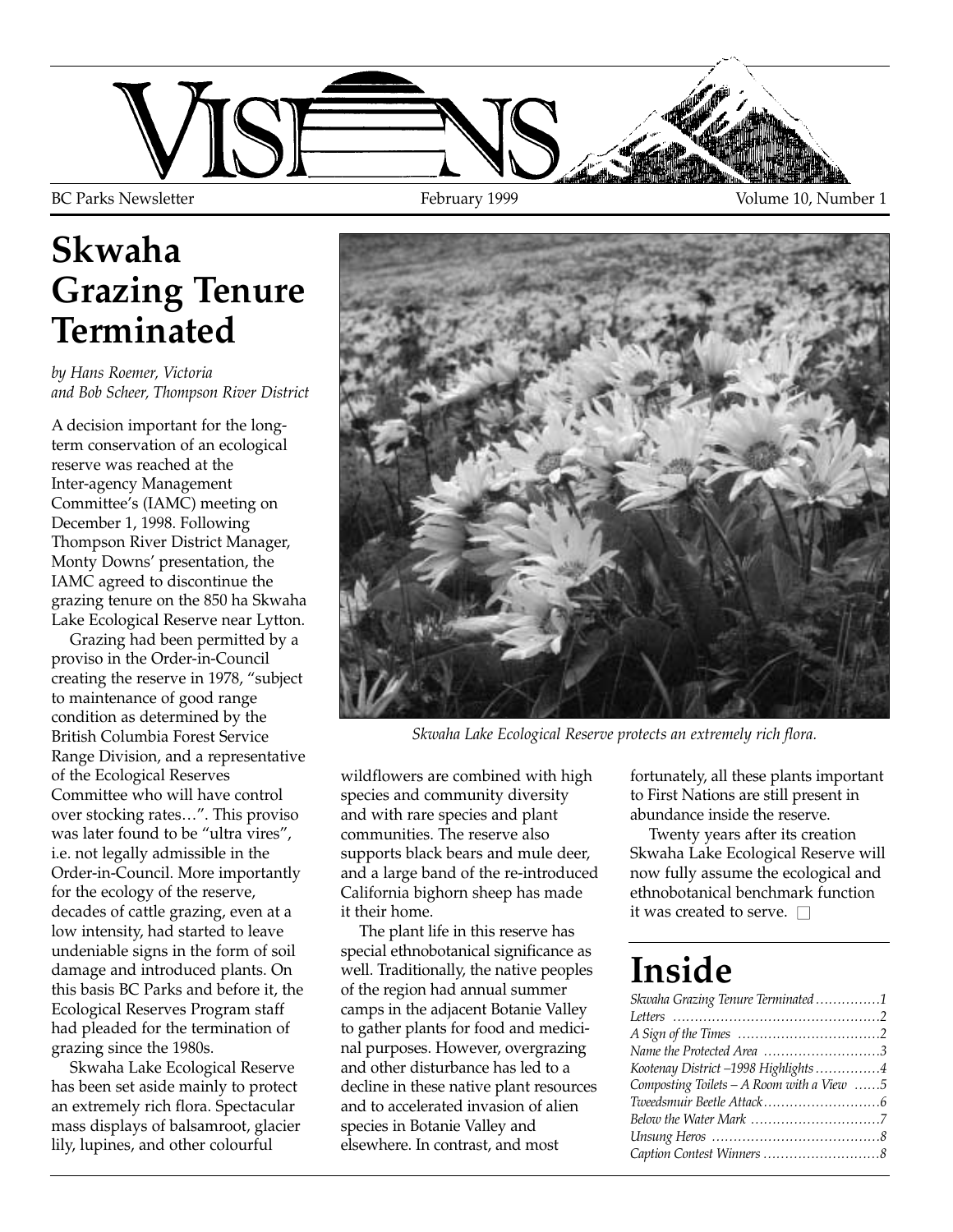

VISIONS is produced six times per year by BC Parks, Ministry of Environment, Lands and Parks to maintain commitment to quality service and stewardship and to encourage innovation by everyone directly involved or interested in BC Parks.

VISIONS Newsletter is posted on BC Parks' web site : www.elp.gov.bc. ca/bcparks/whatsnew/what.htm. As VISIONS is now available on the internet, please let us know if you would like to be removed from our mailing list.

To contact us regarding changes to the VISIONS mailing list or to receive a free subscription:

- call (250) 356-6784
- send an email note to ParkInfo@prkvctoria.elp.gov.bc.ca
- write to: VISIONS, BC Parks, 800 Johnson Street, Victoria, BC V8V 1X4 Canada

Articles from readers are welcome. Deadline for material in the next issue is March 1, 1999.

> **Editor** *Nancy Chave*

#### **Contributors**

*Doug Biffard Ida Cale G. David Chater Debbie Cichowski Michael Goodhelpsen Michael Kerfoot Roger Norrish Hans Roemer Bob Scheer*

**Minister** *Cathy McGregor*

**Deputy Minster** *Cassie Doyle*

**Assistant Deputy Minister** *Denis O'Gorman*



*Erv Newcombe Senior Park Ranger South Vancouver Island District*

*Dear Erv:*

*Re: November 26, 1998 Cowichan River Rescue*

*I would like to thank you personally and on behalf of BC Parks for the professional and proactive role you took in potentially saving the lives of three people in a November 26, 1998 rafting incident on the Cowichan River.*

*I understand, in speaking with staff and reading the newspaper accounts, that without your determination to assist these people (and despite their failure to heed to your repeated warnings) there would have been no doubt that one or two of them would have died in the river.*

*It is with these kind of actions displayed by you that day, while on duty, that prove the value of park rangers being available and equipped with the skills and experience (as you obviously are) to provide emergency services to park visitors, when necessary.*

*Thank you again on behalf of all of your colleagues at BC Parks. Your efforts reflect well on both you and the public service. Keep up the good work.*

*Sincerely,* 

*Denis O'Gorman Assistant Deputy Minister*

## **A Sign of the Times**

*by G. David Chater, South Vancouver Island District*

Working cooperatively with various organizations, First Nations and government agencies is becoming more and more a "sign of the times" in BC Parks to further the management of protected areas.

Provincially, BC Parks is working in close cooperation with a number of organizations towards mutual goals in protected area management. These organizations include: a variety of land use planning tables (LRMPs); First Nations in "cooperative agreements"; the federal government in the Pacific Marine Heritage Legacy Program (PMHL) and Marine Protected Area Pilot Projects; and, provincial organizations such as the BC Museums Association.

Within the south Vancouver Island area, BC Parks is working closely with the regional districts in the Capital Region and Cowichan Valley on a

number of projects and in ongoing management in several parks.

With the Capital Regional District Parks Department (CRD) the focus has been on joint signage *(see photo page 3)*, park management planning initiatives and publications such as "in park" brochures and the annual Parks Guide for Vancouver Island. The CRD has also been the recipient of a number of former provincial parks that have been transferred over the years to be included within the regional park system.

BC Parks and the Cowichan Valley Regional District (CVRD) have, in the past year, teamed up on a joint funding program within Cowichan River Provincial Park (which also includes the adjacent Sandy Pool Regional Park). The CVRD significantly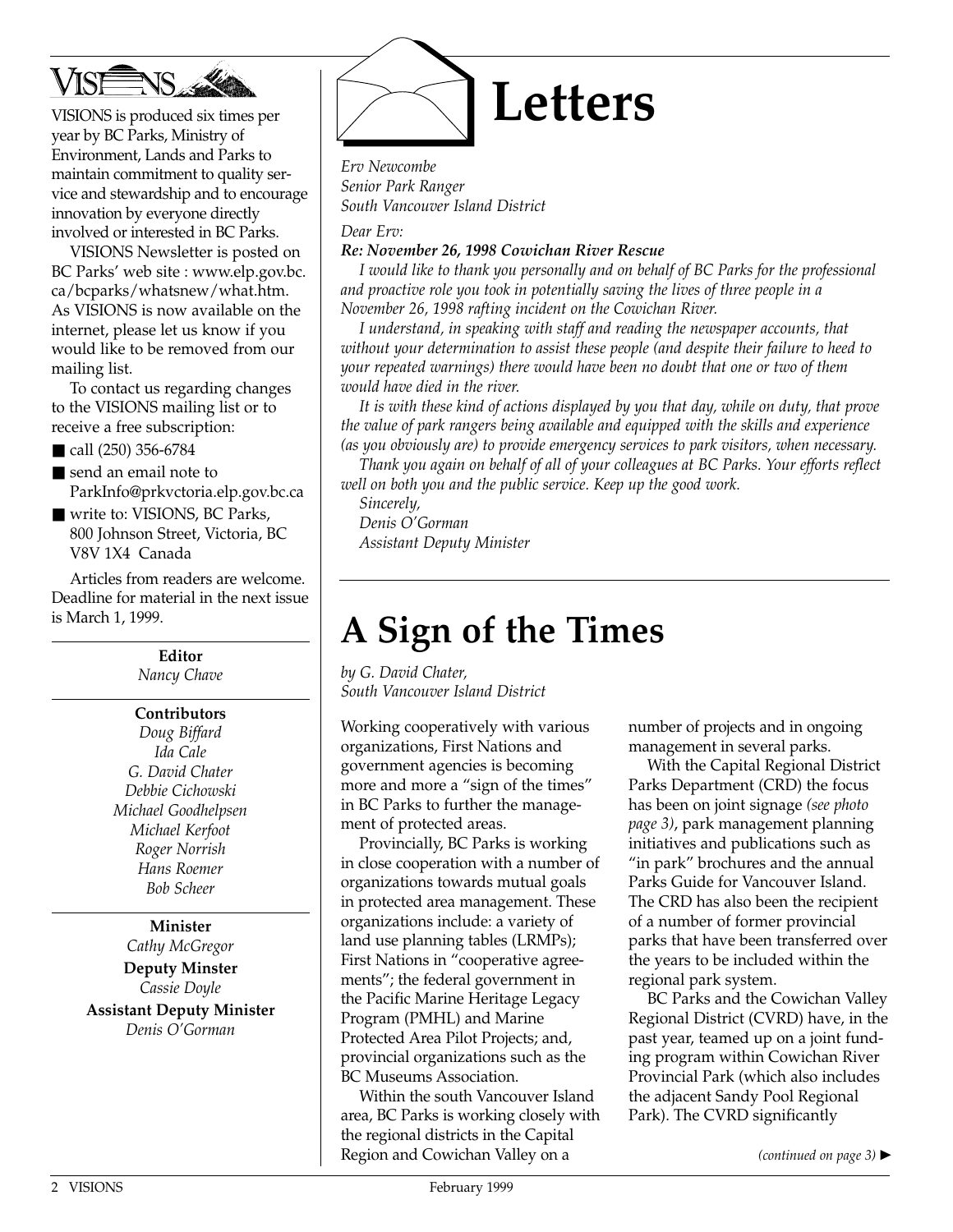*("A Sign …" continued from page 2)* contributes financially on an annual basis to the operation of the provincial park and BC Parks provides support to the operation of the small regional park. The local residents and political representatives of the area are extremely supportive of this cooperative arrangement and are now proposing a similar arrangement for West Shawnigan Lake and Memory Island Provincial Parks. These agreements between BC Parks and the CVRD are a "win-win" for agencies, taxpayers and park visitors.

Other collaborative projects upcoming in the CVRD area include the potential transfer of a Class "C" provincial park to the regional park system and joint participation with BC Parks on a section of the Trans Canada Trail.

BC Parks, in the south island, is not only working cooperatively with regional districts, but also with local First Nations. For example, BC Parks has made a proposal to the Cowichan Tribes to enter into a joint agreement on two reserves that are surrounded by Cowichan River Provincial Park.

The proposal involves BC Parks "leasing" these two parcels of land and providing recreational facilities and services that are complementary to the adjacent provincial park but also provide some protection for the land (which is currently being damaged by unregulated use) and potential employment and training opportunities for Tribes' members. The Cowichan Tribes have a longterm goal to get into the "parks business", but need to develop some capacity within their organization to further this objective to eventually manage some park areas and also tourism-related infrastructure and services such as campgrounds and fishing cabins on their lands.

If this proposal comes to fruition, benefits will be achieved by both BC Parks (in further protection or enhancement of the provincial park) and Cowichan Tribes (in interim protection of their lands and employment and training opportunities for their people).

Cooperative arrangements are the new way of doing business and are a "sign of the times".  $\square$ 



*BC Parks and the Capital Regional District Parks Department working together.*



*Volcanic cinder cones, wilderness expanses and spectacular wildlife highlight this special provincial park.*

Wonderful names like Eve Cone, Cocoa Crater and Raspberry Pass provide an air of mystery about this park. Located west of Highway 37 in northwestern BC, this park is one of the most magnificent protected areas in Canada. Established in 1972, the park is dominated by a vast mountain created by the violent forces of volcanic eruptions that occurred thousands of years ago. The southern portion of the park contains volcanic rock so colourful that the mountains are called the "Spectrum Range". Should you visit this park, you will experience solitude and an unfettered wild landscape. If you are fortunate, you may even see stone sheep, timber wolves, moose and Ptarmigan. What is the name of this protected area? And can you explain what the geological term "shield volcano" means? (*Answer on page 7*).  $\Box$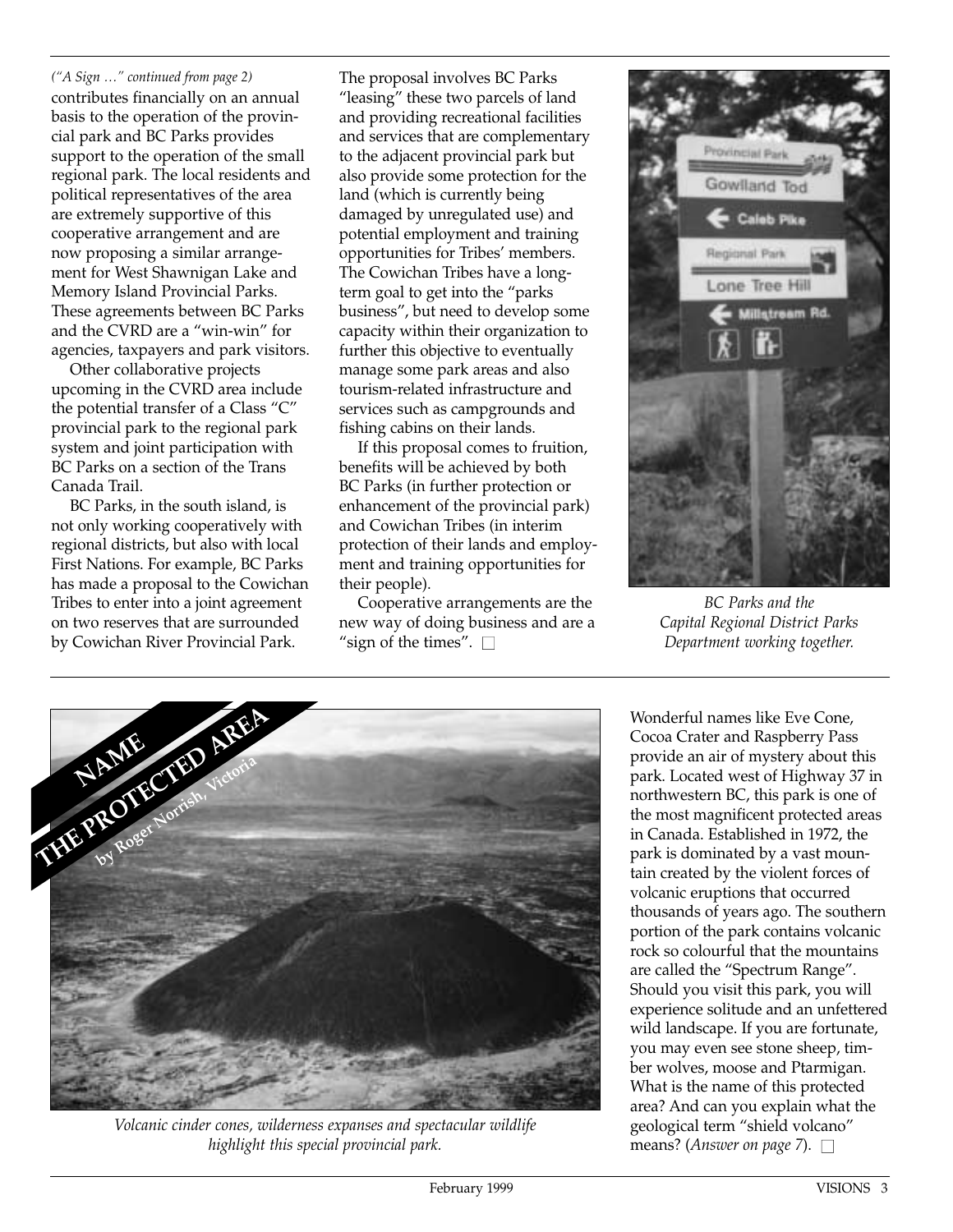### **Kootenay District – 1998 Highlights**

*by Ida Cale, Kootenay District*

At an end-of-the season meeting, the Kootenay District staff expressed the

desire to share some of the highlights of 1998. Visions is focusing on conservation so some projects of that nature are featured. Many other works were suggested by the Kootenay staff including a solar hydroelectric installation in Bugaboo Park, cable-car installation in the Purcells and projects undertaken by volunteers and the E-team. If you are curious for more details, contact Ida Cale at (250) 422-4210.





▲ *Jikke Stegeman, an E-team intern, plants pine grass plugs at Wasa Lake Provincial Park, part of the Grassland Ecosystem Restoration Project.*

▲ *Zoology Workshop. One of seven programs of the Biologists and Biodiversity Conference "Bringing Youth and Scientists Together" held September 1998. Organized by BC Parks and East Kootenay Environmental Society. Financial support provided by BC Information, Science and Technology Agency and Mountain Equipment Co-op.*



▲ *The Backcountry Horsemen of BC from Cranbrook and Creston volunteered their time and equipment to pack-up and pack-out garbage from the Height of the Rockies Provincial Park. Warren Smith loads up his horse.*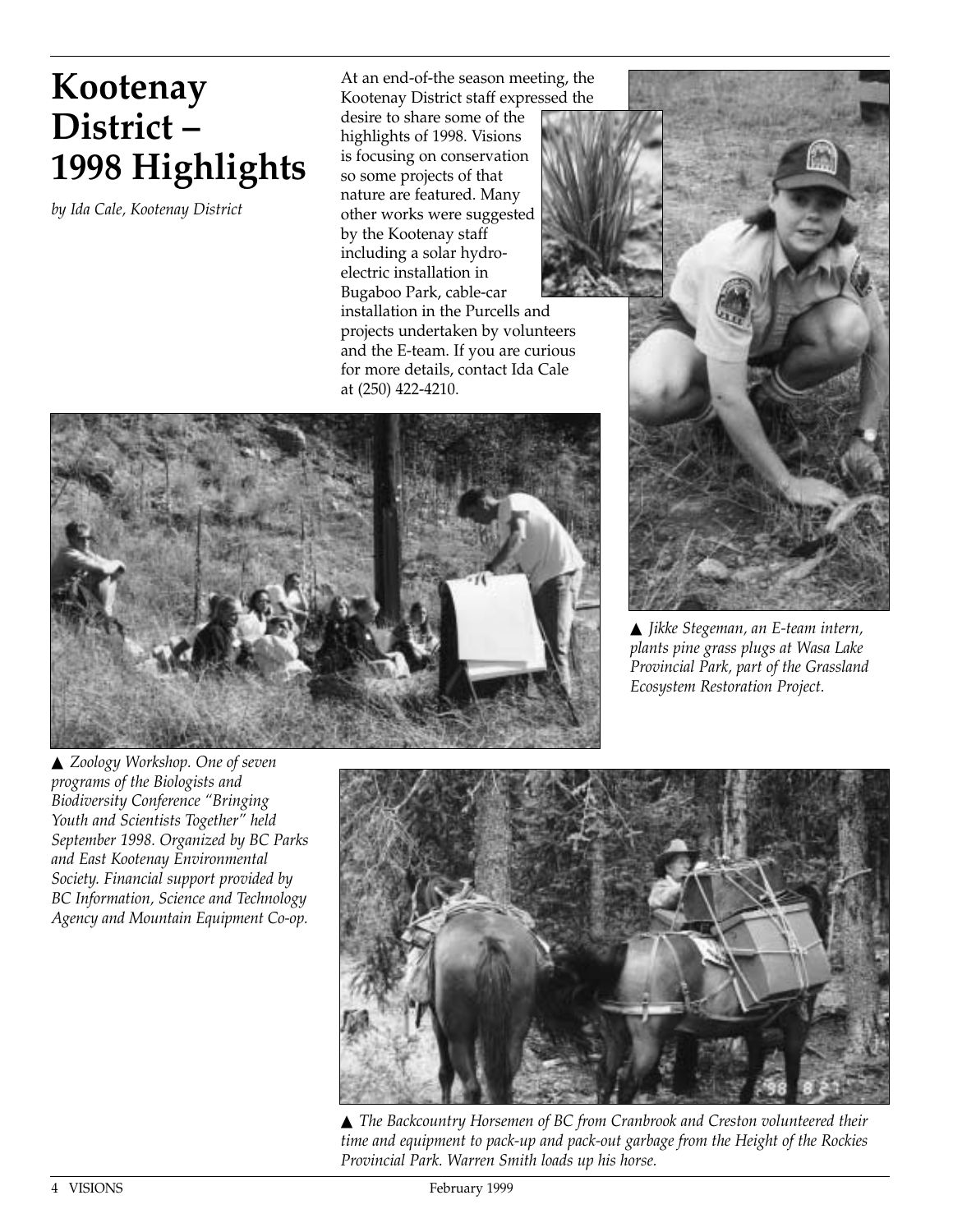

▲ *Fly fishing demonstration at Norbury Lake Provincial Park's Flying Fish Festival, put on by the Ministry of Environment, Lands and Parks, interpretive contractor and volunteers and sponsored by Mountain Man Outdoors store.*



▲ *Kikomun Creek Provincial Park – A trial project for harvesting a non-native plant species (St. John's Wort) for medicinal purposes.*



▲ *Grassland Ecosystem Restoration prescribed burn in Kikomun Creek Provincial Park – BC Parks, BC Forest Service and BC Environment.*

#### **Composting Toilets – A Room with a View**

*by Michael Kerfoot, Sunergy Systems Ltd.* 

I knew it was going to be a good project from the outset. Robin Draper, Recreation Officer from Prince George, phoned to see if we could meet while he was in the Banff area on holiday. A bureaucrat that dedicates some holiday time to talk about toilets suggests auspicious beginnings. I have yet to hear his wife's interpretation of such omens!

I was asked to provide Phoenix composting toilet facilities at three high-use campgrounds in Mt. Robson Provincial Park – Whitehorn, Berg lake and Robson Pass. My intent in designing such buildings is to counter all negative user experiences with conventional toilet facilities. Typical facilities are smelly, dark, cramped and institutionally austere. The Phoenix composting tank assures the cubicles are odor-free and the crowned and permanently coated floor keep it easy to clean. The inside is bright with natural daylighting and is comfortably spacious with a shelf to set one's pack. A shuttered window invites the glacier cloaked mountain viewscape to uplift your meditations. The building reflects a playful craftsmanship in such elements as curved decking, decorative handrail joinery, rock cairns as post caps and entry arch. The building is finished in rough-sawn cedar siding.

It has taken us more than two decades of dedicated research to design the Phoenix compost chamber to successfully emulate an ideal garden compost pile. What particular maintenance is involved? Shavings are added regularly to keep the mass loose and well-drained. Bins located beside the toilets allow users to assist with this. The composting tank includes a pump that re-circulates liquid from a liquid treatment chamber back on top of the pile. This

*(continued on page 6)* ▲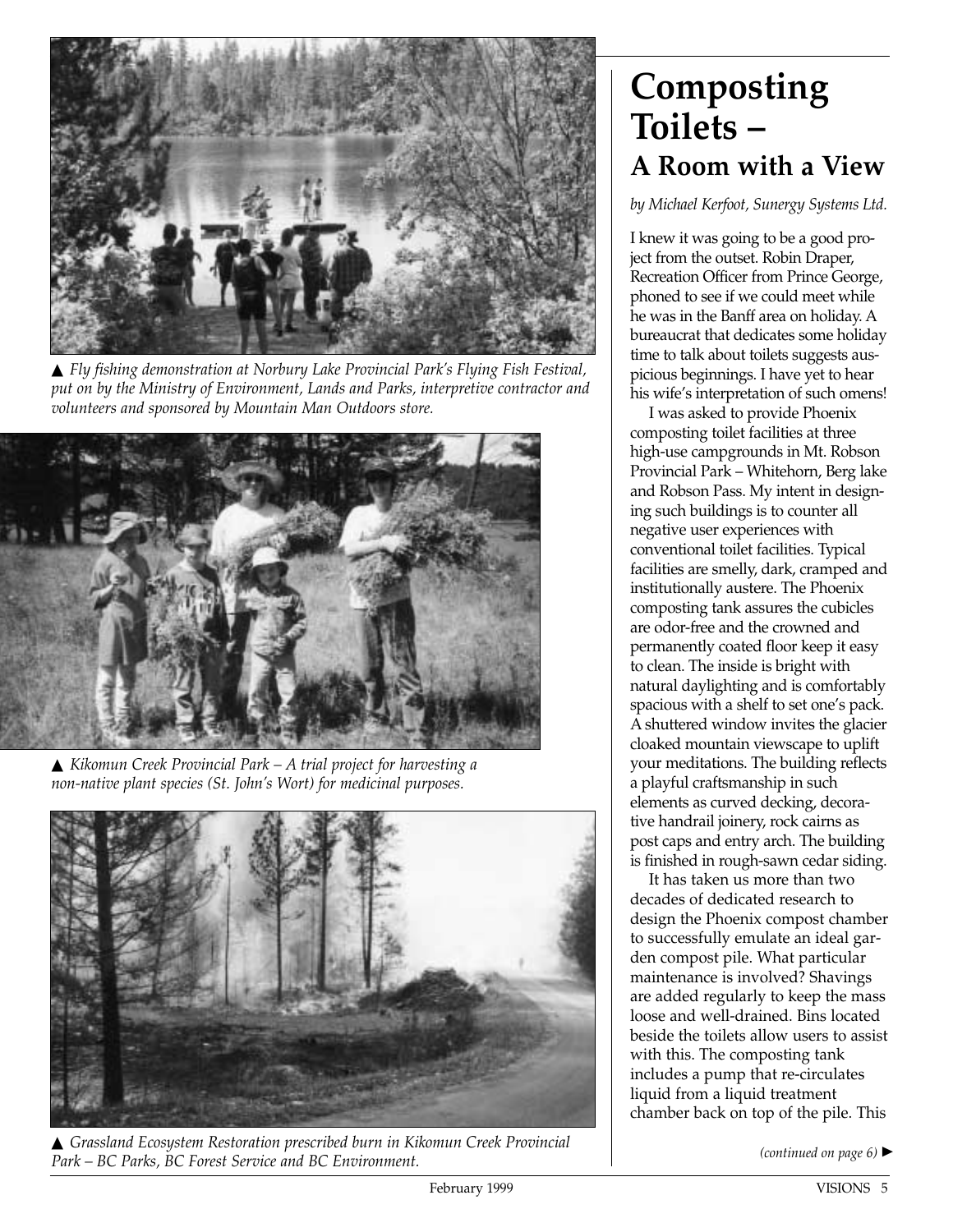*("Composting…" continued from page 5)* moistens the pile and continually re-inoculates the fresh material with important microorganisms. Top tines are rotated occasionally to mix, level and aerate the mass.

Typically once a year some composted material is easily removed from the bottom of the chamber. The material will be several years old and is not unpleasant in terms of odor, texture, and appearance. It can be disposed onsite.

The power needs for a small fan are provided by a solar panel mounted atop a nearby tree. The panel also supplies power to a door counter system to track usage. We've got your number!



*The Phoenix composting toilet – an attractive, odorless alternative.*

There remains the obvious question: "Why bother?" In backcountry settings users generally want minimal infrastructure provided. But they want good toilets! A Phoenix facility is an extremely effective means of communicating the park's environmental ethic and commitment. The park wins praise and support from the public. Conventional pit toilets raise serious concerns with contamination of surrounding water sources. A Phoenix facility safeguards these resources. When used heavily, a pit toilet will often be so unpleasant as to encourage many to use the surrounding bush with the attendant health and aesthetic compromises. Pit toilets contribute to the habituation of many animals. Digging new toilet holes has a significant impact upon a site. Such efforts,

although a hidden cost by in-house staff, are a recurring cost burden. The Phoenix does it right and does it once.

In May-June 1998, we constructed the facilities. Throughout we experienced a wonderful comradeship and support with all park personnel. We were treated as an integral part of the park's family. And now the park is part of our growing Phoenix family.  $\square$ 

## **Tweedsmuir Beetle Attack**

*by Debbie Cichowski, Skeena District*

In 1994 the Canadian Forest Service and Ministry of Forests detected a mountain pine beetle attack area on the north side of Eutsuk Lake in northern Tweedsmuir Park, four kilometers from the park boundary. The attack area was 5,000 ha in size with about 15% of the trees attacked. That fall BC Parks and the Ministry of Forests began planning for managing the beetles in the park, reviewing several management strategies. The strategy selected was to concentrate beetles into a small area using pheromone baits, then to conduct a prescribed burn in that area. The project was approved for a four year period.

In choosing a management strategy, values both within and outside of the park were considered. The Tweedsmuir-Entiako caribou population summers in northern Tweedsmuir Park and relies on old growth pine forests just east of the park for winter range. Also, that part of the park is zoned wilderness with no current adjacent access. Another park value considered was the forest itself. Fire and beetles are a natural part of the park ecosystems. Successful fire suppression over the last 40 years has resulted in a landscape of primarily older forests which are most susceptible to mountain pine beetle attack. Values outside of the park include the proposed Entiako protected area for caribou winter range, the spring migration corridor and commercial forests.

The objective of the project was to reduce the number of beetles exiting the park. The concern was that if beetles reached epidemic levels outside of the park, management outside of the park would take the form of extensive logging. This would have negative impacts on the caribou herd and the associated access would erode the wilderness quality of the park.

From 1995 – 1997 burns were conducted in September when risks associated with burning were low. In 1995, 650 ha were burned and in 1997, 260 ha. Poor weather conditions forced the cancellation of the burns in 1996. For 1998 the strategy was amended to conduct burns in August when desired fire weather conditions were more likely to occur. Strict burning conditions are required for killing mountain pine beetles. Public information sessions were conducted in March 1998 advising of the change in strategy.

Although much of the province experienced a hot dry summer in 1998, that was not the case in northern Tweedsmuir Park. Rain in early August prevented desirable burning conditions from occurring for the rest of the summer and the proposed burns were canceled.

With favourable weather conditions for mountain pine beetles over the last few years, the attack area has increased to 10,000 – 15,000 ha (of which over 50% is old attack) and beetle attack centres are establishing outside of the park, including within the proposed Entiako protected area. Due to the size of the current attack area, the strategy now is to concentrate efforts on conducting a prescribed burn for fuel management at the eastern end of the park (less restrictive burning conditions are required for a fire) and to manage beetle populations outside of the park. BC Parks is continuing to work with Forest Service and Environment staff in managing the attack areas in the park. An article in a forthcoming issue of *Visions* will report on what strategies are being undertaken to deal with the mountain pine beetle in the proposed Entiako protected area adjacent to the park.  $\Box$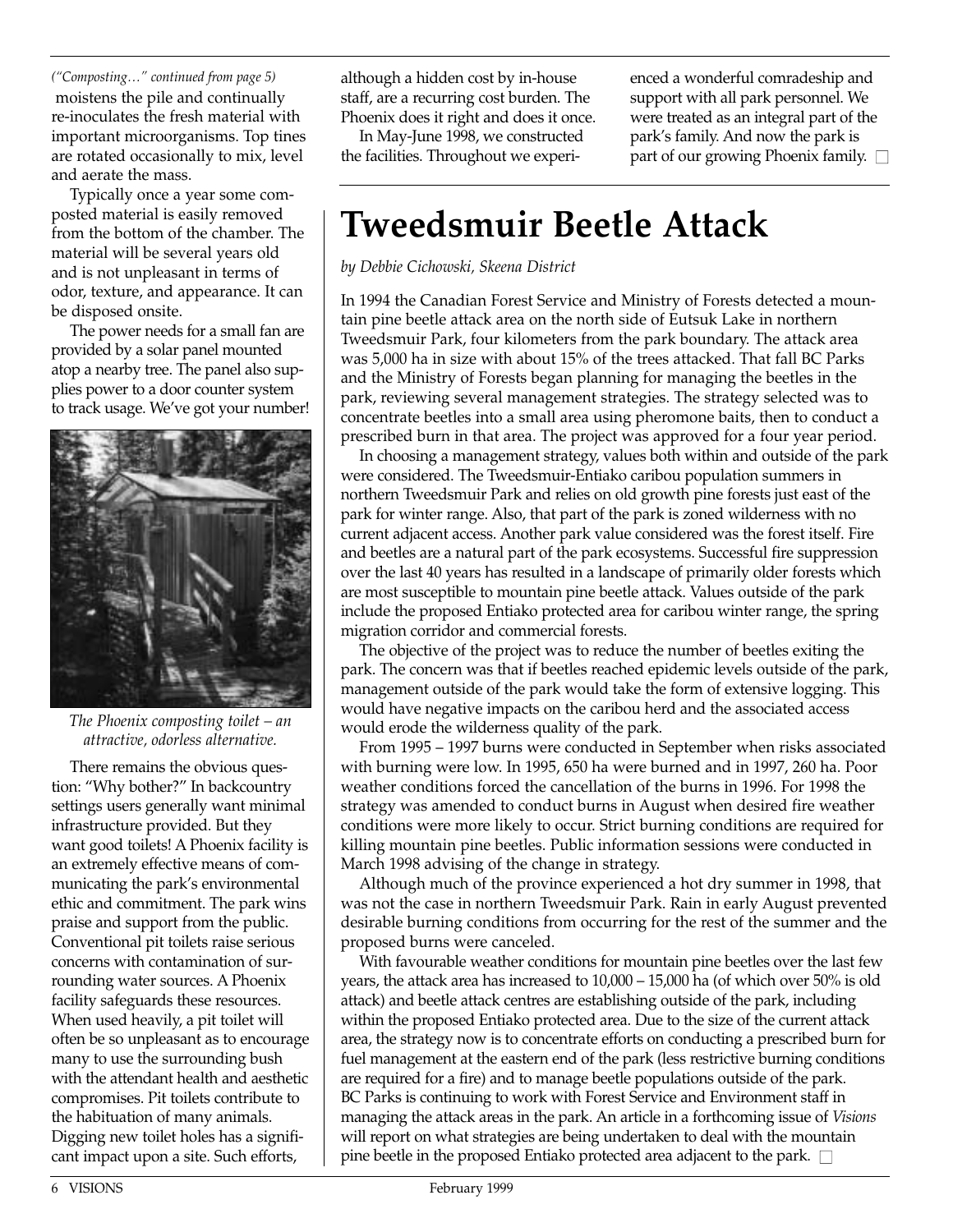

*Steller sea lions at Race Rocks.*

#### **Below the Water Mark**

#### *by Doug Biffard*

Did you know that 1998 was census year? Well, it was – if you were a Steller sea lion.

Every five years sea lions from California to Russia are counted. In early summer biologists from the Department of Fisheries and Oceans and similar agencies in the USA and Russia travel to known rookeries – places where sea lions come ashore to rest, socialize and bear young – to take census. Pregnant female Steller sea lions give birth in early summer. For a few weeks after birth, newborn sea lion pups remain ashore as they have not yet learned to swim. Nursing females also spend time ashore tending their pups. Biologists find that this is the best time to count them to get the most amount of information.

There are three species of sea lion in BC. The California sea lion is the most common. It does not breed here, but both male and female adults spend time in BC feeding and socializing. Steller sea lions are less numerous, but do frequent rookeries

like the Race Rocks Ecological Reserve. Stellers breed in BC at two major nursery sites: Kerouard Islands in Gwaii Haanas National Park Reserve and Anne Valle (Triangle Island) Ecological Reserve. The third sea lion is the Northern fur seal which is rarely seen near shore.

Adult sea lions are easily counted from the air, while pups are often hidden against their mothers. In the past, accurate pup counts were conducted by landing at the nurseries and chasing off the adult sea lions. Pups could then be directly counted, as they have not yet learned to swim. As you can imagine this caused quite a commotion. The effect on sea lion pups has been considered minimal but there are a number of good reasons to reduce the occasions when this technique is used.

Sea lions, like many seabirds, select remote, exposed islands for nurseries. Field researchers landing on these islands disturb nesting seabirds as well as the sea lions. Many of the bird species are

endangered (red listed), their populations threatened by pollution, reduced food abundance and changed nesting sites. Steller sea lions have also declined dramatically in the Aleutian Islands area. Limiting human visits to these isolated islets might help some of the more sensitive species. Fewer visits would also reduce the risk to field personnel. Sea conditions and rocky shores make boat access difficult, if not dangerous.

Last summer the Department of Fisheries and Oceans, with funding support from Gwaii Haanas and BC Parks, piloted a high-resolution photography technique to count pups at the two BC nurseries. Reliable pup counts should be possible from the high-resolution images produced by this method. Conventional 35 mm photography was also used, so the two methods can be compared. On-site beach counts were not used for the '98 census. Marine Mammal Biologist, Peter Olesiuk, says that if the two photographic methods compare well, beach counts will not normally be used.

Rik Simmons, Resource Officer for Strathcona District, says that the support and communications role that BC Parks plays in this type of research highlights the purpose of designating special biologically significant sites as Ecological Reserves.  $\square$ 

*Answer (from page 3): The protected area is Mount Edziza Provincial Park. A shield volcano is a geological term describing a broad, gently sloping cone of a flat domelike shape, usually several tens or hundreds of square kilometres in extent, built chiefly of overlapping and inter-laced fingers of basaltic lava flows. Mount Edziza is an excellent example of a shield volcano.*

*NAME THE PROTECTED AREA:*